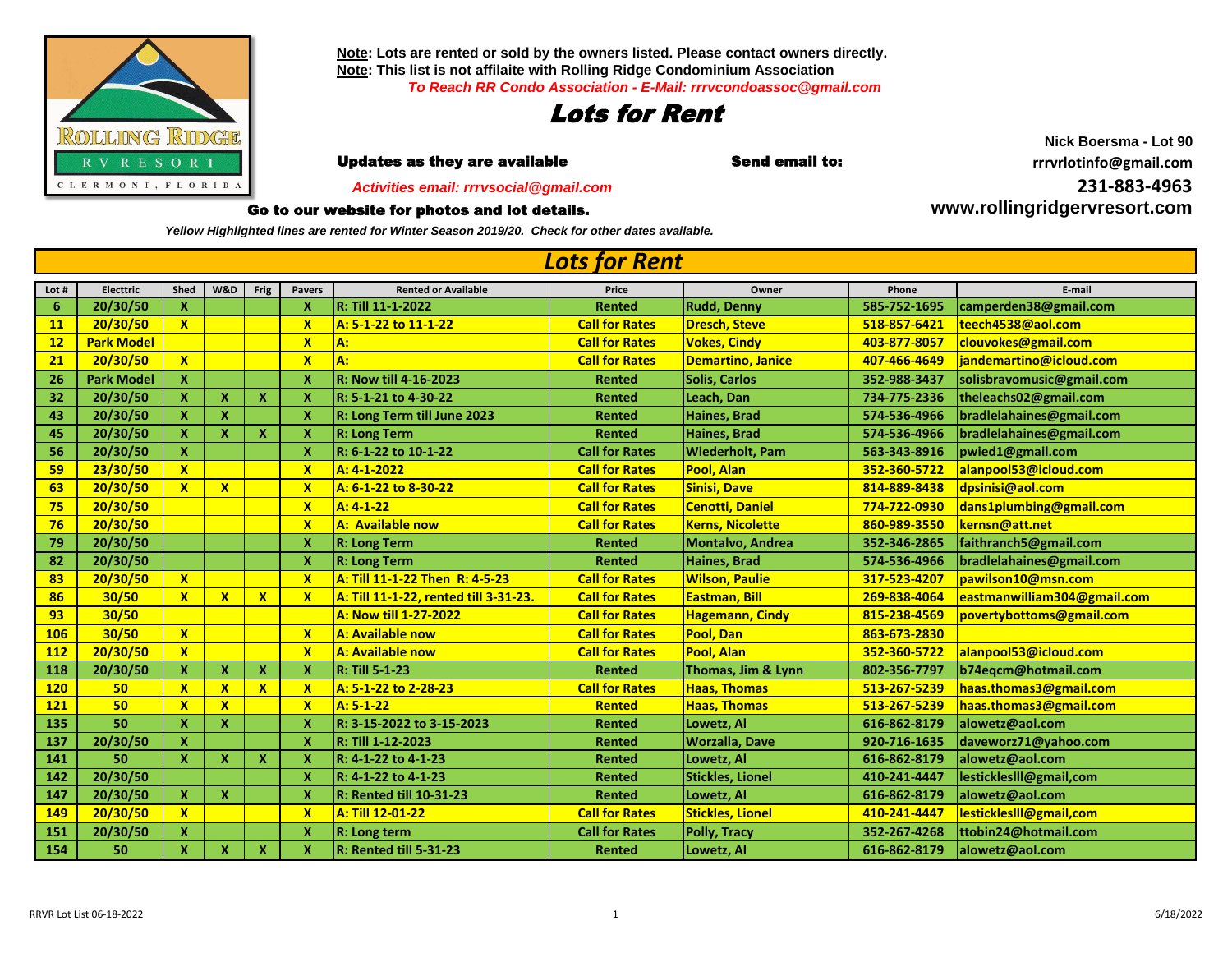

**Note: Lots are rented or sold by the owners listed. Please contact owners directly. Note: This list is not affilaite with Rolling Ridge Condominium Association** *To Reach RR Condo Association - E-Mail: rrrvcondoassoc@gmail.com*

## Lots for Sale

 *Activities email: rrrvsocial@gmail.com*

Go to our website for photos and lot details.

**Nick Boersma - Lot 90** Updates as they are available. Send Email to: **rrrvrlotinfo@gmail.com [2](mailto:rrrvrlotinfo@gmail.com)31-883-4963 [ww](http://www.rollingridgervresort.com/)w.rollingridgervresort.com**

| -----------     |                  |      |                          |      |               |                           |       |            |                                      |              |                          |
|-----------------|------------------|------|--------------------------|------|---------------|---------------------------|-------|------------|--------------------------------------|--------------|--------------------------|
| $\vert$ Lot #   | Electtric        | Sheo | W&D                      | Frig | <b>Pavers</b> | <b>Availabilty</b>        | Price |            | Owner                                | Phone        | E-mai.                   |
|                 | <b>Park Mode</b> |      | $\ddot{\phantom{a}}$<br> |      |               | <b>For Immediate Sale</b> |       | 179.900.00 | ., Kathy - Realtor<br><b>Entler.</b> | 352-636-5419 | kathyentler612@gmail.com |
| 13 <sup>2</sup> | Park model       |      | $\cdot$<br>$\mathbf{v}$  |      |               | <b>For Sale</b>           |       | 185,000.00 | , Kathy - Realtor<br>Entler,         | 352-636-5419 | kathyentler612@gmail.com |

*Lots for Sale*